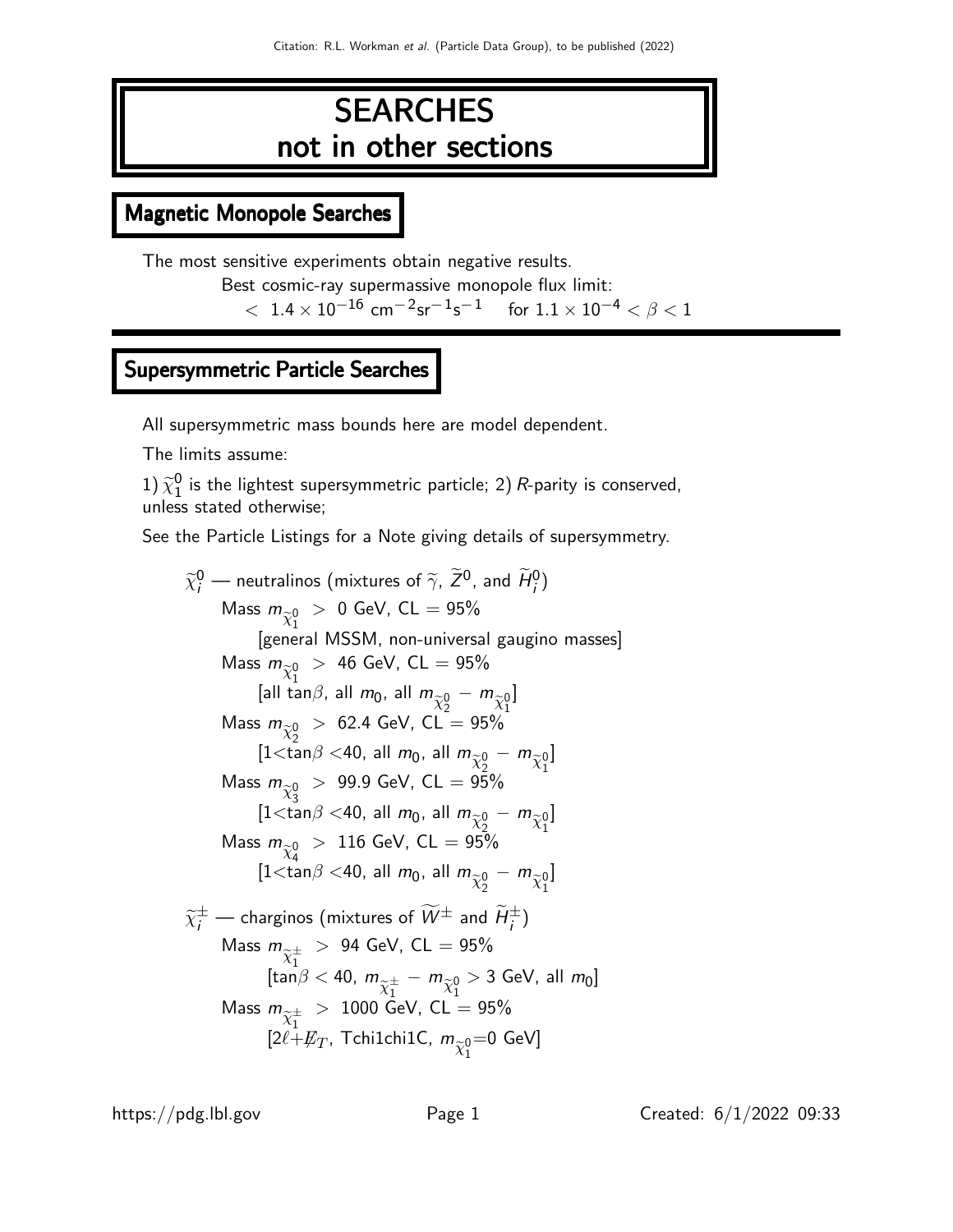$\widetilde{\chi}^\pm$  — long-lived chargino Mass  $m_{\widetilde{\chi}^{\pm}}~>~$  620 GeV, CL  $=$  95%  $~\,$  [stable  $\widetilde{\chi}^{\pm}]$  $\widetilde{\nu}$  — sneutrino Mass  $m > 41$  GeV,  $CL = 95\%$  [model independent] Mass  $m > 94$  GeV,  $CL = 95\%$ [CMSSM,  $1 \leq \tan \beta \leq 40$ ,  $m_{\widetilde{e}_R} - m_{\widetilde{\chi}_1^0}$  $>$ 10 GeV] Mass  $m > 3400$  GeV,  $CL = 95\%$  [R-Parity Violating]  $[\tilde{\nu}_{\tau} \rightarrow e \mu, \lambda_{312} = \lambda_{321} = 0.07, \lambda'_{311} = 0.11]$  $\widetilde{e}$  — scalar electron (selectron) Mass  $m > 107$  GeV, CL  $= 95\%$  [all  $m_{\widetilde{e}_L} - m_{\widetilde{\chi}^0_1}$ ] Mass  $m > 700$  GeV,  $CL = 95\%$  $[2\ell + \cancel{E_T}, m_{\widetilde{\ell}_R} = m_{\widetilde{\ell}_L} \text{ and } \widetilde{\ell} = \widetilde{e}, \widetilde{\mu}, m_{\widetilde{\chi}_1^0}$  $=$ 0 GeV] Mass  $m > 250$  GeV, CL = 95%  $[\ell^\pm\, \ell^\mp\, +\, \not\!\!E_T$ ,  $\widetilde{\mathsf{e}}_R, \, m_{\widetilde{\chi}^0_1} = 0$  GeV] Mass  $m > 410$  GeV, CL  $= 95\%$  [R-Parity Violating]  $[ \geq 4 \ell^{\pm}, \ \tilde{\ell} \rightarrow 1 \tilde{\chi}_{1}^{0}$  $\begin{array}{c} 0, \ \widetilde{\chi}_1^0 \to \ \ell^{\pm} \ell^{\mp} \nu \end{array}$  $\widetilde{\mu}$  — scalar muon (smuon) Mass  $m > 700$  GeV,  $CL = 95%$  $[2\ell + E_T, m_{\widetilde{\ell}_R} = m_{\widetilde{\ell}_L} \text{ and } \widetilde{\ell} = \widetilde{e}, \widetilde{\mu}, m_{\widetilde{\chi}_1^0}$  $=$ 0 GeV] Mass  $m > 210$ ,  $CL = 95\%$  $[\ell^\pm\, \ell^\mp\, +\, \not\!\!E_T^{},\, \widetilde{\mu}_R^{},\, m_{\widetilde{\chi}_1^0}^{} = 0 \; \text{GeV}]$ Mass  $m >$  94 GeV, CL  $=$   $\frac{\lambda_1}{95\%}$ [CMSSM,  $1 \leq \mathsf{tan}\beta \leq 40$ ,  $m_{\widetilde{\mu}_R}$ – $m_{\widetilde{\chi}_1^0}~> 10$  GeV] Mass  $m > 410$  GeV, CL = 95%  $\int_{0}^{\pi}$  [R-Parity Violating]  $[ \geq 4 \ell^{\pm}, \ \tilde{\ell} \rightarrow 1 \tilde{\chi}_{1}^{0}$  $\begin{array}{c} 0, \ \widetilde{\chi}_1^0 \to \ \ell^{\pm} \ell^{\mp} \nu \end{array}$  $\widetilde{\tau}$  — scalar tau (stau) Mass  $m > 81.9$  GeV, CL = 95%  $[m_{\widetilde{\tau}_R} - m_{\widetilde{\chi}_1^0} > 15 \text{ GeV}, \text{ all } \theta_\tau, \text{ B}(\widetilde{\tau} \to \tau \widetilde{\chi}_1^0)$  $\binom{0}{1} = 100\%$ Mass  $m > 90$  GeV, CL = 95% [RPV,  $\widetilde{\tau}_R$ , indirect,  $\Delta m > 5$  GeV] Mass  $m > 286$  GeV, CL = 95% [long-lived  $\tilde{\tau}$ ]  $\widetilde{q}$  – squarks of the first two quark generations Mass  $m > 1.220 \times 10^3$  GeV, CL = 95% [jets  $+ \not\!\!{E}_T$ , Tsqk1, 1 non-degenerate  $\widetilde{q}$ ,  $m_{\widetilde{\chi}_1^0} = 0$  GeV] Mass  $m >~1.600 \times 10^3$  GeV, CL  $= 95\%$   $\quad$  [R-Parity Violating]  $\left[\widetilde{q} \rightarrow q \widetilde{\chi}_{1}^{0}\right]$  $_{1}^{0}$ ,  $\widetilde{\chi}_{1}^{0} \rightarrow$   $\ell\ell\nu$ ,  $\lambda_{121}$ , $\lambda_{122} \neq 0$ ,  $m_{\widetilde{g}}{=}2400$ GeV]

https://pdg.lbl.gov Page 2 Created: 6/1/2022 09:33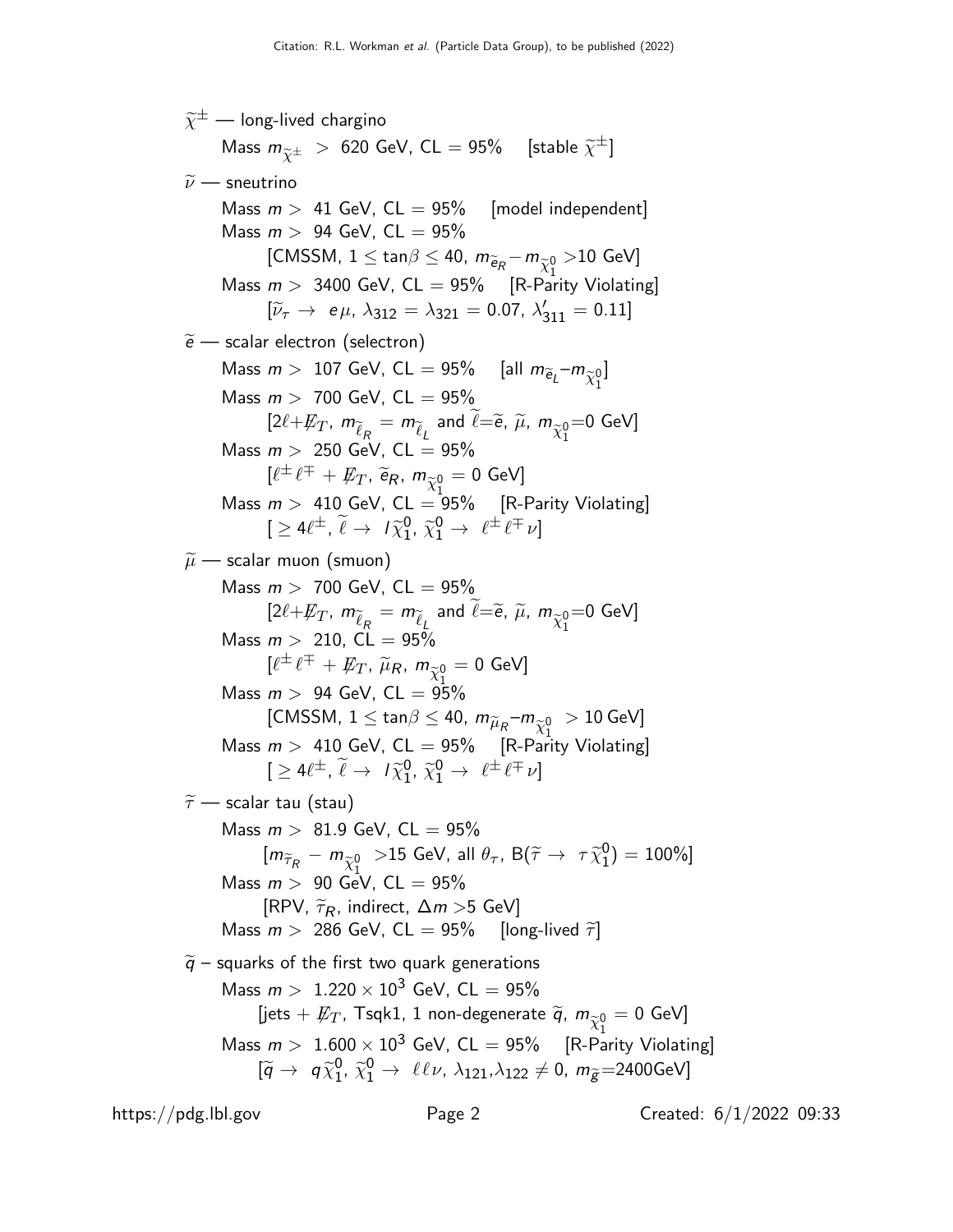## $\widetilde{q}$  — long-lived squark Mass  $m > 1340$ , CL = 95% [ $\tilde{t}$  R-hadrons] Mass  $m > 1250$ , CL = 95% [b R-hadrons]  $\widetilde{b}$  — scalar bottom (sbottom) Mass  $m > 1.270 \times 10^3$  GeV, CL = 95% [b-jets  $+$   $\not\!\! E_T$ , Tsbot1,  $m_{\widetilde{\chi}^0_1}$  $=$ 0 GeV] Mass  $m > 307$  GeV,  $CL = 95\%$  [R-Parity Violating]  $[\widetilde{b} \rightarrow t d \text{ or } t s, \lambda_{332}^{\prime\prime} \text{ or } \lambda_{331}^{\prime\prime} \text{ coupling}]$  $\widetilde{t}$  — scalar top (stop) Mass  $m > 1.310 \times 10^3$  GeV, CL = 95% [jets  $+$   $\not\!\! E_T$ , Tstop1,  $m_{\widetilde\chi_1^0}$  $<$  300 GeV] Mass  $m > 1100$  GeV,  $CL = 95\%$  [R-Parity Violating]  $[\widetilde{t} \rightarrow be, \text{ Tstop2RPV}, \text{ prompt}]$  $\widetilde{g}$  — gluino Mass  $m > 2.300 \times 10^3$  GeV, CL = 95% [jets  $+$   $\not\!\!E_T$ , Tglu1A,  $m_{\widetilde\chi_1^0}~<$  200 GeV] Mass  $m > 2.260 \times 10^3$  GeV, CL  $= 95\%$  [R-Parity Violating]  $[\,\geq 4\ell,\,\lambda_{12k}\,\,\neq\,\,0,\; m_{\widetilde\chi_1^0}$  $> 1000$  GeV]

# Technicolor

The limits for technicolor (and top-color) particles are quite varied depending on assumptions. See the Technicolor section of the full Review (the data listings).

Quark and Lepton Compositeness, Searches for

> Scale Limits Λ for Contact Interactions (the lowest dimensional interactions with four fermions)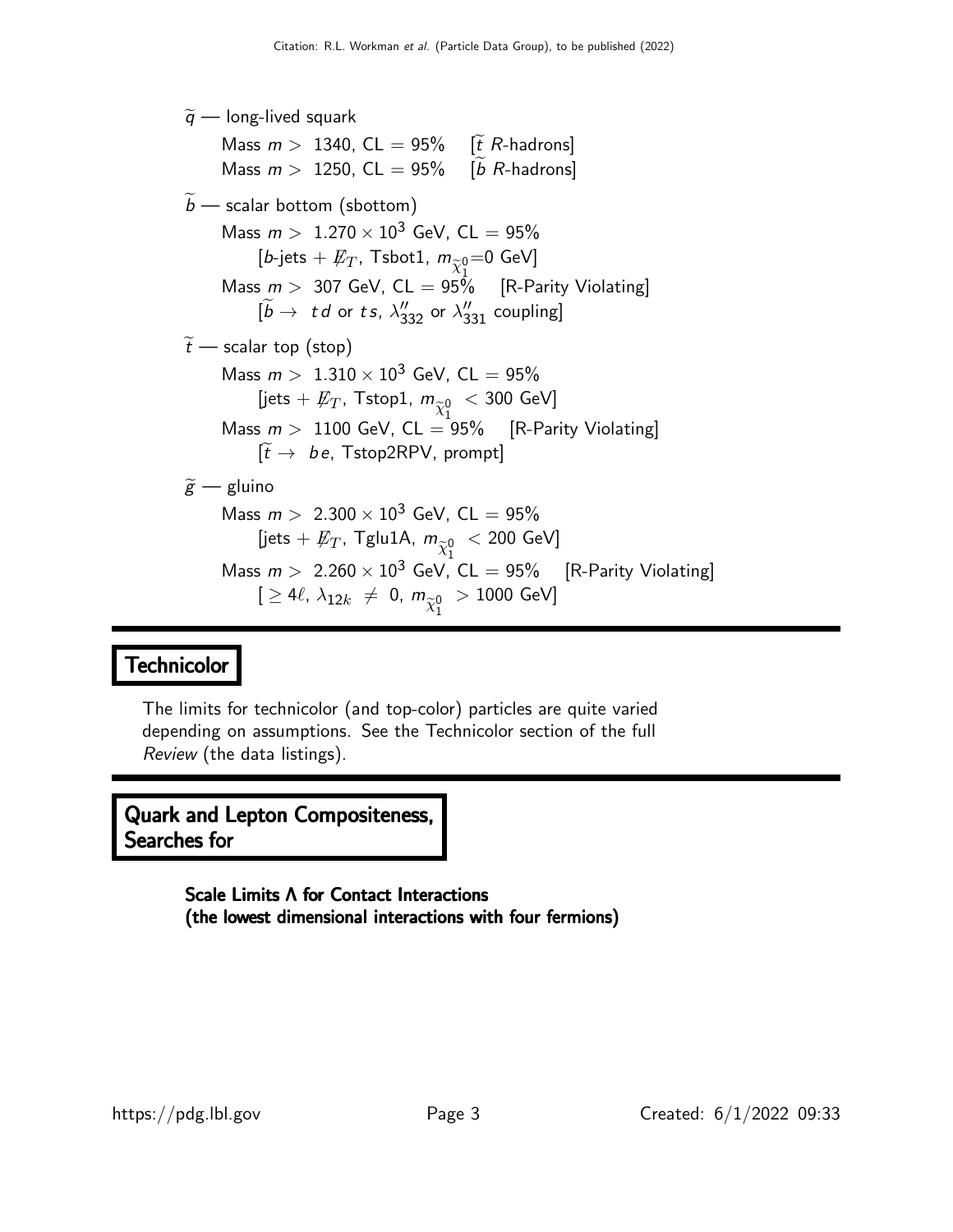If the Lagrangian has the form

$$
\pm \frac{g^2}{2\Lambda^2} \overline{\psi}_L \gamma_\mu \psi_L \overline{\psi}_L \gamma^\mu \psi_L
$$

(with  $g^2/4\pi$  set equal to 1), then we define  $\Lambda \;\equiv\; \Lambda^{\pm}_{LL}$ . For the full definitions and for other forms, see the Note in the Listings on Searches for Quark and Lepton Compositeness in the full Review and the original literature.

| $\Lambda_{II}^{+}$ (eeee)                         | $> 8.3$ TeV, CL $= 95\%$                                       |
|---------------------------------------------------|----------------------------------------------------------------|
| $\Lambda_{II}^{-}$ (eeee)                         | $> 10.3$ TeV, CL = 95%                                         |
| $\Lambda_{II}^{+}$ (ee $\mu\mu$ )                 | $> 8.5$ TeV, CL $= 95\%$                                       |
| $\Lambda_{II}^{-}$ (ee $\mu\mu$ )                 | $> 9.5$ TeV, CL $= 95\%$                                       |
| $\Lambda_{II}^{+}$ (ee $\tau\tau$ )               | $> 7.9$ TeV, CL $= 95\%$                                       |
| $\Lambda_{II}^{-}$ (ee $\tau\tau$ )               | $> 7.2$ TeV, CL = 95%                                          |
| $\Lambda_{II}^{+}(\ell\ell\ell\ell)$              | $> 9.1$ TeV, CL = 95%                                          |
| $\Lambda_{II}^{-}(\ell\ell\ell\ell)$              | $> 10.3$ TeV, CL = 95%                                         |
| $\Lambda_{II}^+$ (eegg)                           | $> 24$ TeV, CL = 95%                                           |
| $\Lambda_{LL}^-$ (eeqq)                           | $> 37$ TeV, CL = 95%                                           |
| $\Lambda_{II}^{+}$ (eeuu)                         | $> 23.3$ TeV, CL = 95%                                         |
| $\Lambda_{II}^{-}$ (eeuu)                         | $> 12.5$ TeV, CL = 95%                                         |
| $\Lambda_{II}^+$ (eedd)                           | $> 11.1$ TeV, CL = 95%                                         |
| $\Lambda_{II}^{-}$ (eedd)                         | $> 26.4$ TeV, CL = 95%                                         |
| $\Lambda_{II}^{+}$ (eecc)                         | $> 9.4$ TeV, CL = 95%                                          |
| $\Lambda_{II}^{-}$ (eecc)                         | $> 5.6$ TeV, CL $= 95\%$                                       |
| $\Lambda_{II}^+$ (eebb)                           | $> 9.4$ TeV, CL = 95%                                          |
| $\Lambda_{II}^{-}$ (eebb)                         | $> 10.2$ TeV, CL = 95%                                         |
| $\Lambda_{II}^{+}(\mu \mu q q)$                   | $> 22.3$ TeV, CL = 95%                                         |
| $\Lambda_{II}^-(\mu\mu q q)$                      | $> 40.0$ TeV, CL $= 95\%$                                      |
| $\Lambda(\ell\nu\ell\nu)$                         | $> 3.10$ TeV, CL $= 90\%$                                      |
| $\Lambda(e \nu q q)$<br>$\Lambda_{II}^{+}(qqqqq)$ | 2.81 TeV, $CL = 95\%$<br>$> 13.1$ none 17.4-29.5 TeV, CL = 95% |
|                                                   | $> 21.8$ TeV, CL = 95%                                         |
| $\Lambda_{II}^{-}(qqqq)$                          |                                                                |
| $\Lambda_{II}^{+}(\nu \nu q q)$                   | $> 5.0$ TeV, CL = 95%                                          |
| $\Lambda_{II}^{-}(\nu \nu q q)$                   | $> 5.4$ TeV, CL = 95%                                          |

https://pdg.lbl.gov Page 4 Created: 6/1/2022 09:33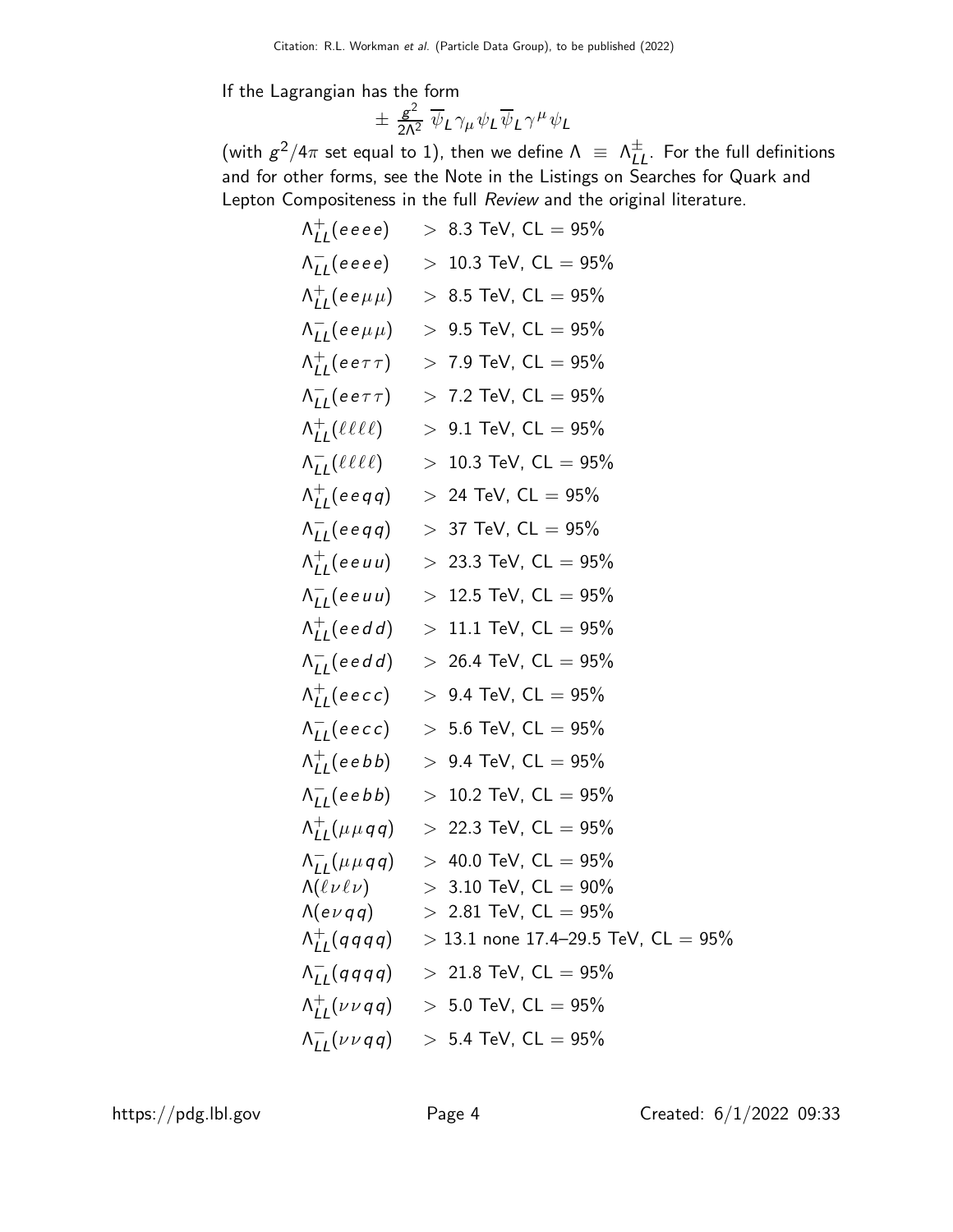#### Excited Leptons

The limits from  $\ell^{*+}\ell^{*-}$  do not depend on  $\lambda$  (where  $\lambda$  is the  $\ell\ell^*$  transition coupling). The  $\lambda$ -dependent limits assume chiral coupling.  $e^{*\pm}$  — excited electron Mass  $m > 103.2$  GeV,  $CL = 95\%$  (from  $e^* e^*$ ) Mass  $m > 5.600 \times 10^3$  GeV, CL  $= 95\%$  (from  $ee^*$ ) Mass  $m > 356$  GeV, CL = 95% (if  $\lambda_{\gamma} = 1$ )  $\mu^{*\pm}$  — excited muon Mass  $m > 103.2$  GeV, CL = 95% (from  $\mu^* \mu^*$ ) Mass  $m > 5.700 \times 10^3$  GeV, CL  $= 95\%$  (from  $\mu \mu^*$ )  $\tau^{*\pm}$  — excited tau Mass  $m > 103.2$  GeV, CL = 95% (from  $\tau^* \tau^*$ ) Mass  $m > 2.500 \times 10^3$  GeV, CL = 95% (from  $\tau \tau^*$ )  $\nu^{*}$  — excited neutrino Mass  $m > 1.600 \times 10^3$  GeV, CL  $= 95\%$  (from  $\nu^* \nu^*$ ) Mass  $m > 213$  GeV, CL = 95% (from  $\nu^* X$ )  $q^*$  — excited quark Mass  $m > 338$  GeV, CL = 95% (from  $q^* q^*$ ) Mass  $m > 6700$  GeV, CL = 95% (from  $q^* X$ ) Color Sextet and Octet Particles Color Sextet Quarks  $(q_6)$ Mass  $m > 84$  GeV, CL = 95% (Stable  $q_6$ ) Color Octet Charged Leptons  $(\ell_8)$ Mass  $m > 86$  GeV, CL = 95% (Stable  $\ell_8$ )

Color Octet Neutrinos  $(\nu_{8})$ 

Mass  $m > 110$  GeV, CL = 90%  $(\nu_8 \rightarrow \nu g)$